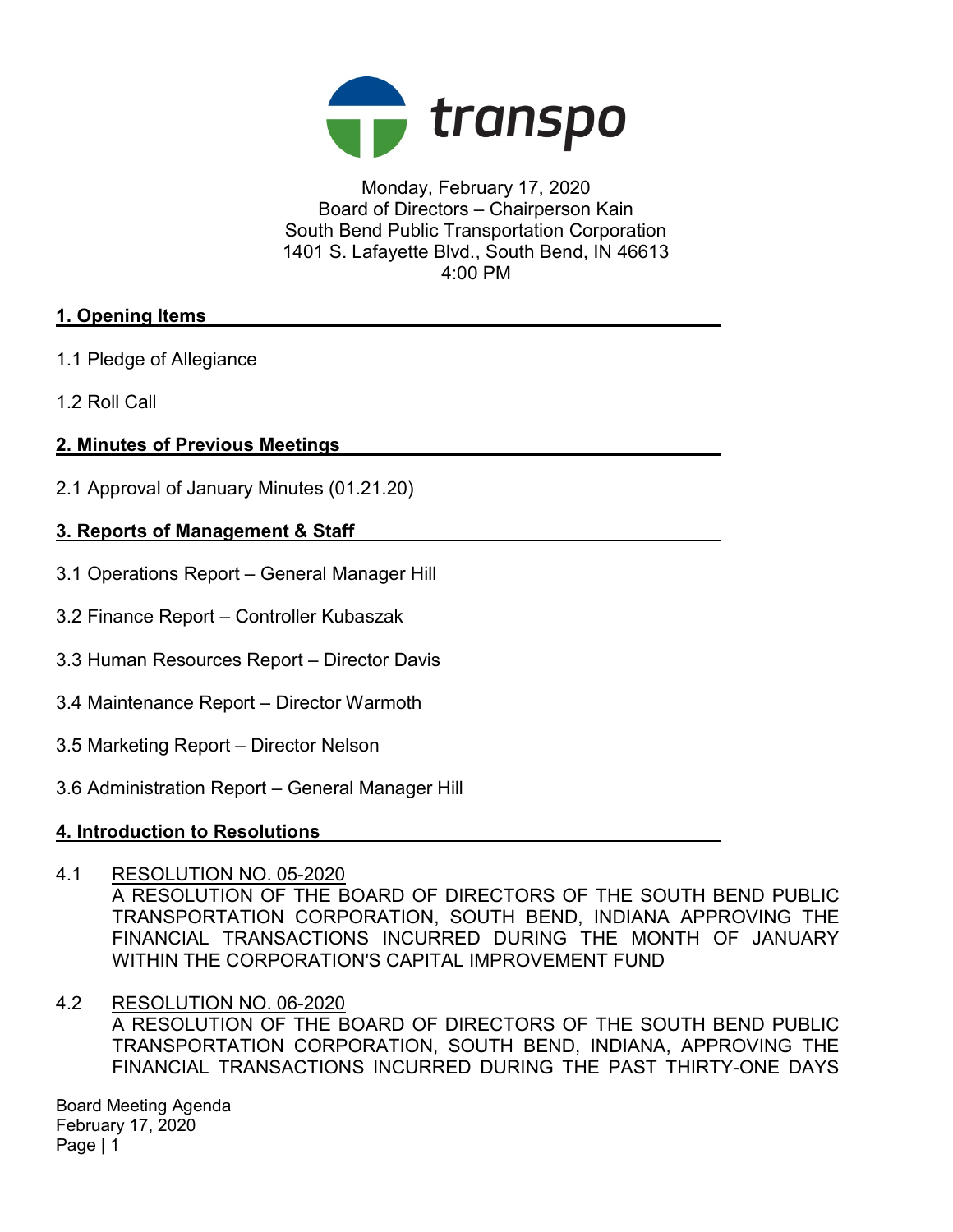OF JANUARY, WITHIN THE CORPORATION'S PAYROLL AND TRANSPORTATION FUND

4.3 RESOLUTION NO. 07-2020

A RESOLUTION OF THE BOARD OF DIRECTORS OF THE SOUTH BEND PUBLIC TRANSPORTATION CORPORATION, SOUTH BEND, INDIANA, AUTHORIZING MANAGEMENT TO ENTER INTO A CHANGE ORDER #3 WITH BURKHART SIGN SYSTEMS FOR THE INSTALLATION OF 10 BUS SHELTERS IN THE CITY OF SOUTH BEND

4.4 RESOLUTION NO. 08-2020

A RESOLUTION OF THE BOARD OF DIRECTORS OF THE SOUTH BEND PUBLIC TRANSPORTATION CORPORATION, SOUTH BEND, INDIANA, AUTHORIZING MANAGEMENT TO ENTER INTO AN AGREEMENT WITH FORUM ARCHITECTS, LLC FOR THE A&E FOR ROOF AND FIRE SUPPRESSION SYSTEM REPLACEMENT AT SOUTH STREET STATION

4.5 RESOLUTION NO. 09-2020

A RESOLUTION OF THE BOARD OF DIRECTORS OF THE SOUTH BEND PUBLIC TRANSPORTATION CORPORATION, SOUTH BEND, INDIANA APPROVING THE AGREEMENT WITH ATU LOCAL 996 FOR ACCESS PARATRANSIT EMPLOYEES

4.6 RESOLUTION NO. 10-2020 A RESOLUTION OF THE BOARD OF DIRECTORS OF THE SOUTH BEND PUBLIC TRANSPORTATION CORPORATION, SOUTH BEND, INDIANA APPROVING THE UPDATED EQUAL EMPLOYMENT OPPORTUNITY POLICY

# 5. Any Other Motions

5.1 Settlement Approval

#### 6. Chairperson's Report

6.1 Report – Chairperson Kain

# 7. All Other Unfinished Business, Including New Business

#### 8. Privilege of the Floor

8.1 Privilege of the Floor is limited to action items listed on the agenda. Any individual who desires to address the Board regarding an agenda item during Privilege of the Floor is required to state his/her name and address for the record.

Individuals are limited to five (5) minutes: group spokesperson limited to ten (10) minutes. Chairperson may waive time limitation.

Board Meeting Agenda February 17, 2020 Page | 2